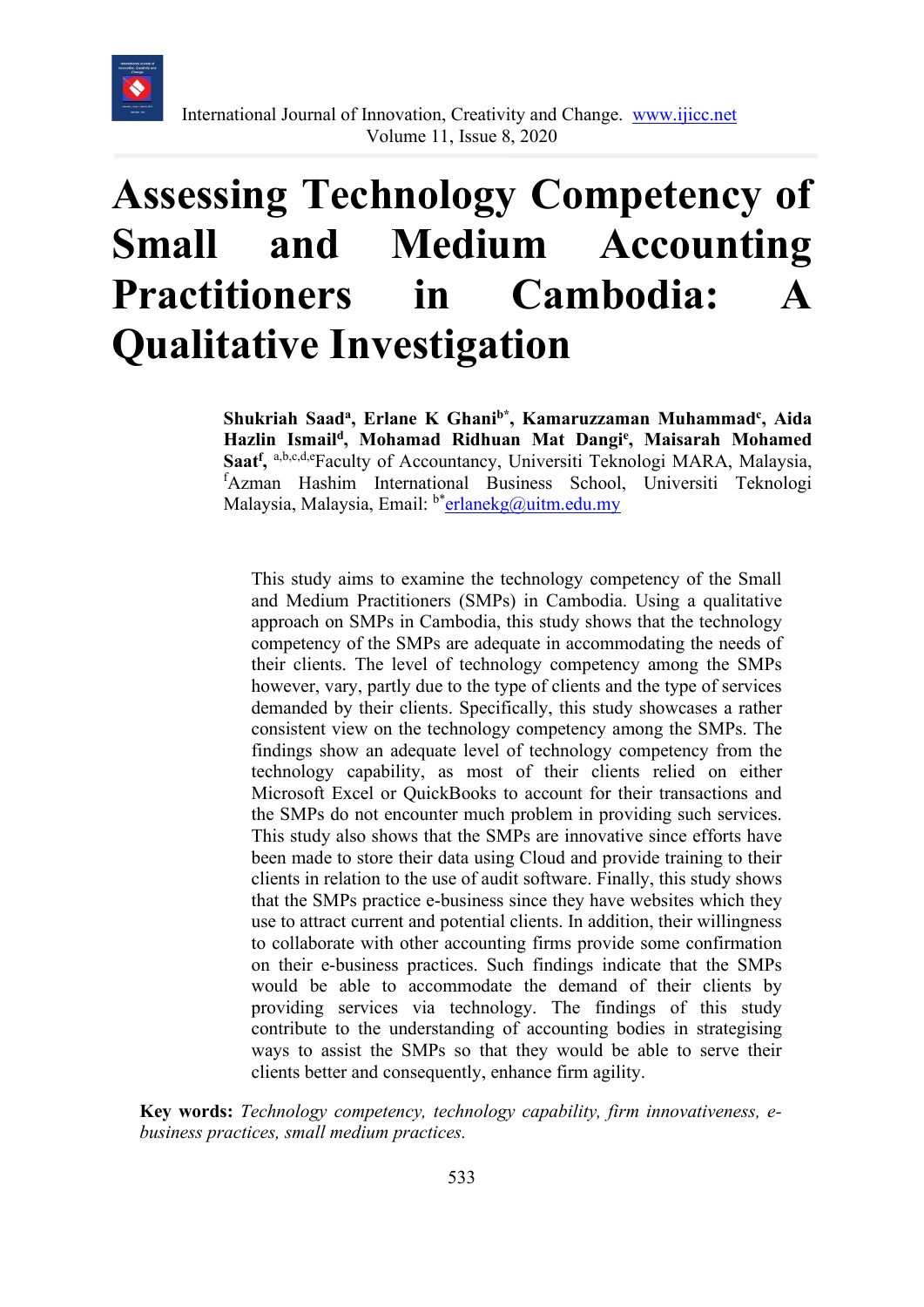

#### **Introduction**

The economy of Cambodia has grown rapidly in the past recent years. The country has benefited from the preferential trade treatment and an abundance of low-skilled labour (Asian Development Bank, 2015). Obviously, the Small and Medium Practitioners (SMPs) would also be affected by the rapid economic growth since the demand for their services has increased tremendously. The SMPs play an important role in providing business support particularly to the Small and Medium Enterprises (SMEs), due to the international recognition of SMEs as vital contributors to the economic development of a developing country such as Cambodia (Richardson, 2011). To ensure sustainability of the SMPs, these firms need to plan and strategise accordingly. One of the strategies is technology adoption. The President of Asian Development Bank (ADB) claimed that although Cambodia has been moving towards the era of technology, firms in general are still among the lowest in the region for technology adoption. In other words, firms in Cambodia are slower to adopt new technology compared to other countries in the region, with evidence of less than half of firms have web presence as of 2017, which is far below the world average of 46%. As expected, SMEs have the lowest technology adoption in Cambodia. Arguably, SMPs, being small and medium size firms would also be the same. Therefore, Cambodia has to look into new technologies and greater digital adoption across different sectors (Spiess, 2018).

Throughout the world, technology has been considered as an asset for firms to improve their performance. Often, firms are willing to invest in technology for four main reasons namely, perceived cost savings and income generation benefits, pressure from rivals, suppliers and buyers, organisational readiness and perceived ease of use (Lester & Tran, 2008; Sulaiman, Kamarulzaman & Abdul Ghani, 2010). Almost all firms would use technology to operate their business processes and improve information gathering (Dedrick, Gurbaxani & Kraemer, 2003), which are essential for business agility. These firms would use technology to access external information and financial resources through widespread dissemination of information and create social connections (Morse, Fowler, & Lawrence, 2007). The level of technology adoption however may differ between firms. Larger firms tend to invest more in technology compared to smaller firms since they have more financial resources. In addition, larger firms are more complex which subsequently, require more sophisticated applications such as the Enterprise Resource Planning compared to smaller firms, as the latter would have limited financial resources and awareness on the importance of technology (Thurasamy, Mohamad, Omar & Marimuthu, 2009). Consequently, the different levels of technology adoption among larger firms and smaller firms would lead to different technology competency.

The proliferation of technology has also led to the diversity of work requirements in relation to the competency of the accountants (Tudor, Gheorghe, Oancea & Sova, 2013; Ghani &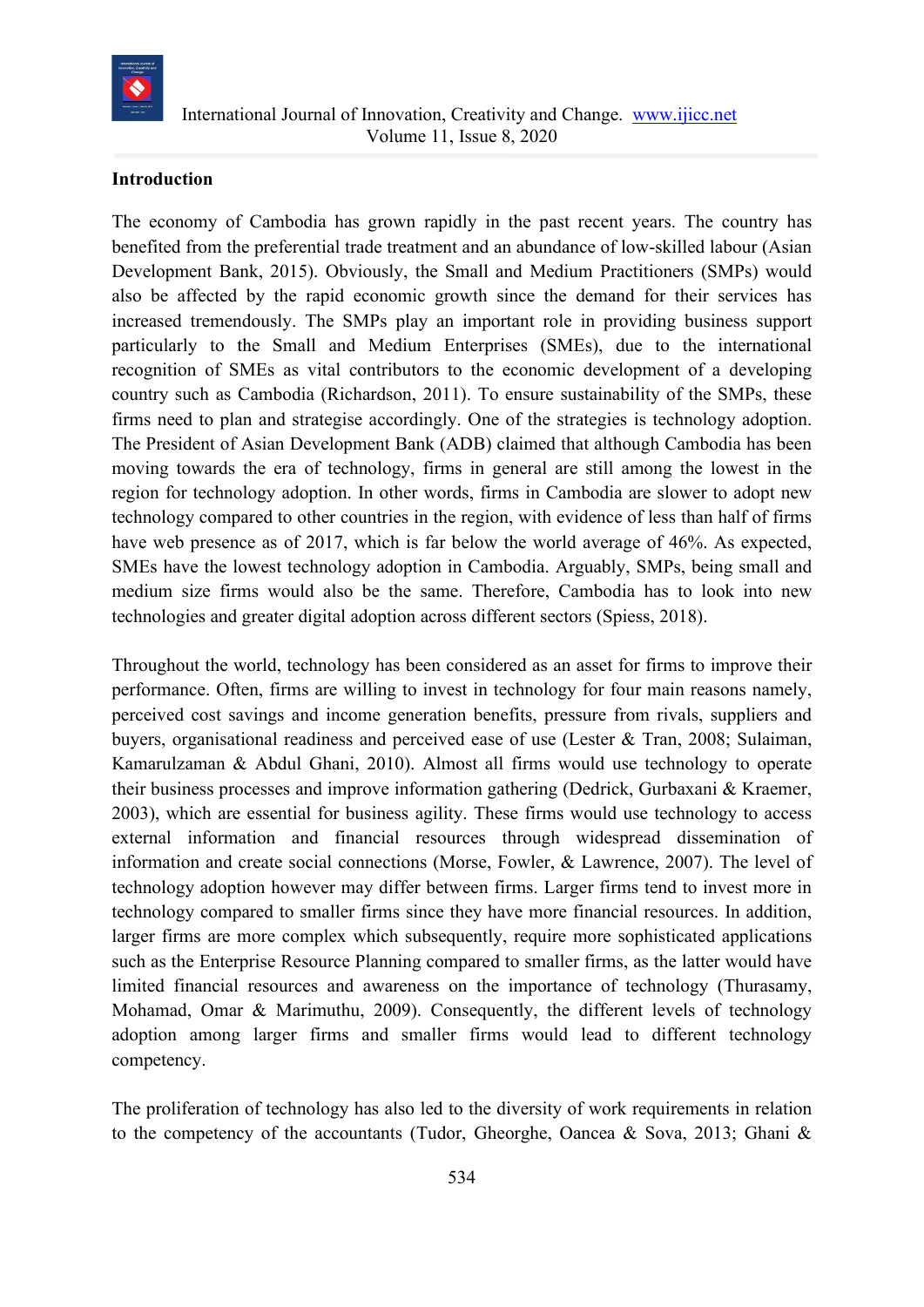

Muhammad, 2019). The use of technology in accounting has turned into a daily routine, to the extent that it is no longer possible to perform accounting and financial operations without the use of technology (Thurasamy et al, 2009). Rom and Rodhe (2007) and Damasiotis, Trivellas, Santouridis, Nikolopoulos, Tsifora (2015) noted that the accountants were among the first of professional groups that were affected by this change, since they incorporate technology as an integral part of their everyday work. The role of an accountant has changed and transformed from manual accounting to computerised accounting over a decade (Wessel, 2008; Damasiotis et al., 2015). This implies a significant change in the technology competency required by the accountants in performing their works and has received attentions from the International Federation of Accountants (IFAC) and other non-profit organisations, for accountants to be technology competent in performing their tasks.

This study examines the technology competency of the SMPs in Cambodia. Using a qualitative approach, this study examines technology competency based on three components namely, technical capability, firm innovativeness and e-business practices. The findings of this study would shed some lights on the technology competency among the SMPS in Cambodia. The next section, Section 2 presents the literature review. This is followed by the research methodology in Section 3. Section 4 presents the findings of this study. The last section, Section 5 summarises and concludes this study.

## **Literature Review**

## *Technology Competency*

Studies in the information system literature have provided several definitions of technology competency. From the individual point of view, technology competency can be defined as a collection of knowledge and skills that allow an individual to act effectively in his work within various situations (Ahmed, 2003; Basselier, Benbasat & Reich, 2003). From the organisational point of view, technological competency can be defined as the ability of a firm to organise other resources using their own existing technology resources (Bharadwaj, 2000). Jiao, Chang and Lu (2008) provided a more comprehensive definition of technology competency. They defined technology competency as the formation of enterprise, transfer and deployment of enterprise technology resources and combined with other resources, support and improve other unique functions that are competent at strength and skill. This includes creating the latent potential for maintaining continuous competitive advantage. Technology competency is achieved when firms are able to utilise equipment and technological information efficiently (Lall, 1996). With technological competency, firms can grow faster than the others and of consequence, increase their market share and business performance. This is consistent with a recent report from CGMA's (2019, p.4) competency framework that noted technology skills are essential for finance professionals, from basic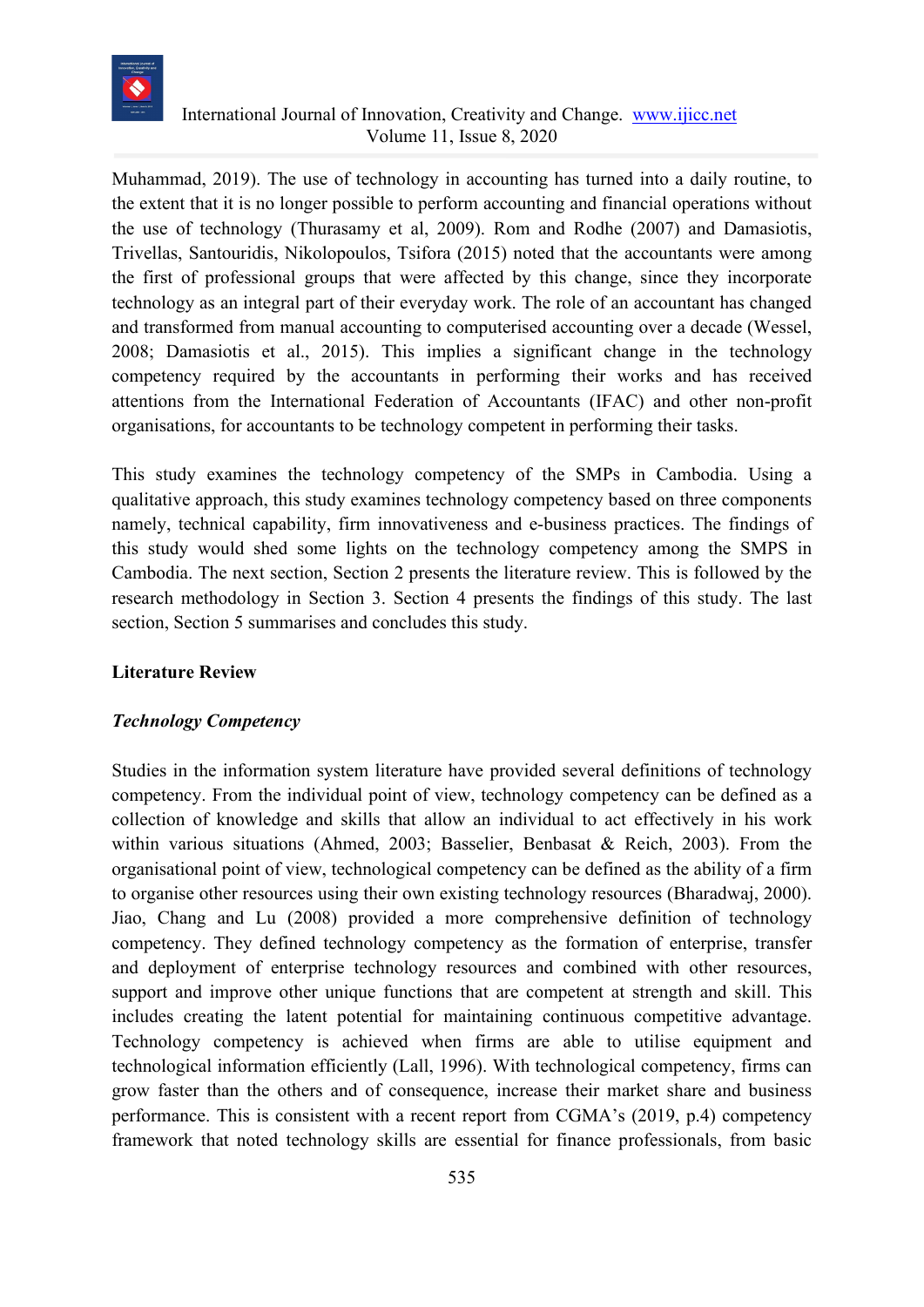

digital literacy through to a deeper expertise in cloud computing, cyber-security, data analytics and digital costing. If finance professionals are to remain relevant, they need to keep pace with advances in technology and be able to manage and guide the finance function in a digital world. As well as being a standalone knowledge area, digital skills permeate throughout the other knowledge areas.

Within the accounting discipline, several studies have also provided the definition of technology competency from the perspective of an accountant. In the early stages of technology development, technology competency refers to the ability of the accountants to use specific software packages (Bean & Medewitz, 1987). Over the decades, a change in the technology competency of the accountants can be seen as the accountants were expected to be aware of the accounting information systems, management information systems, expert systems, computer science and mathematical programming among others (Kaye & Nicholson, 1992; Ghani & Mohammad, 2019). On the other hand, Larres and Oyelere (1999) and Chen, Damtew, Banatte and Mapp (2009) argued that accountants should know how to transfer files, upload and download data, use local area networks, electronic commerce and the World Wide Web among others. Other studies defined technology competency for the accountants include spreadsheets, database management systems, telecommunications, accounting systems, system's development and other information technology topics (Heagy & Gallum, 1994 Carnaghan, 2004). This is in line with IFAC that acknowledged the need for an accountant to be a user, assurance provider and evaluator, manager of an information system and designer of an information system (International Education Standard 2) (IFAC, 2014). IFAC through it's educational standard IEG-11 International Education Guideline on "IT and Accounting Curriculum" noted that technology is important for the accounting profession (IFAC, 2013). Hence, technology competency can be viewed as the technology knowledge and skills of the accountants in providing better service quality to their clients (Awayiga, Onumah & Tsamenyi, 2010; Ghani, Said & Syed Yusuf, 2012; Ku Bahador & Haider, 2012).

Studies in the information system literature have examined the concept of technology competency. However, there seems to be lacking a standard instrument on how to measure technology competency (Meuter, Ostrom, Roundtree & Bitner, 2000; Riemenschneider, Harrison &. Mykytyn, 2003; Thuraisamy et al, 2009). These studies suggested that different measures should be used to measure technology competency, as different firms have different levels of technological adoption. This is because business models that are appropriate for large firms may not be suitable for small firms. Kula and Tatoglu (2003) argued that smaller firms often have less resources compared to larger firms, which deter them to invest in technology. In addition, the type of sectors also influences the type of technology adoption (Sulaiman et al., 2009). For example: what is suitable in the construction sector may not necessarily be suitable to professional service sector. The reason is because this sector faces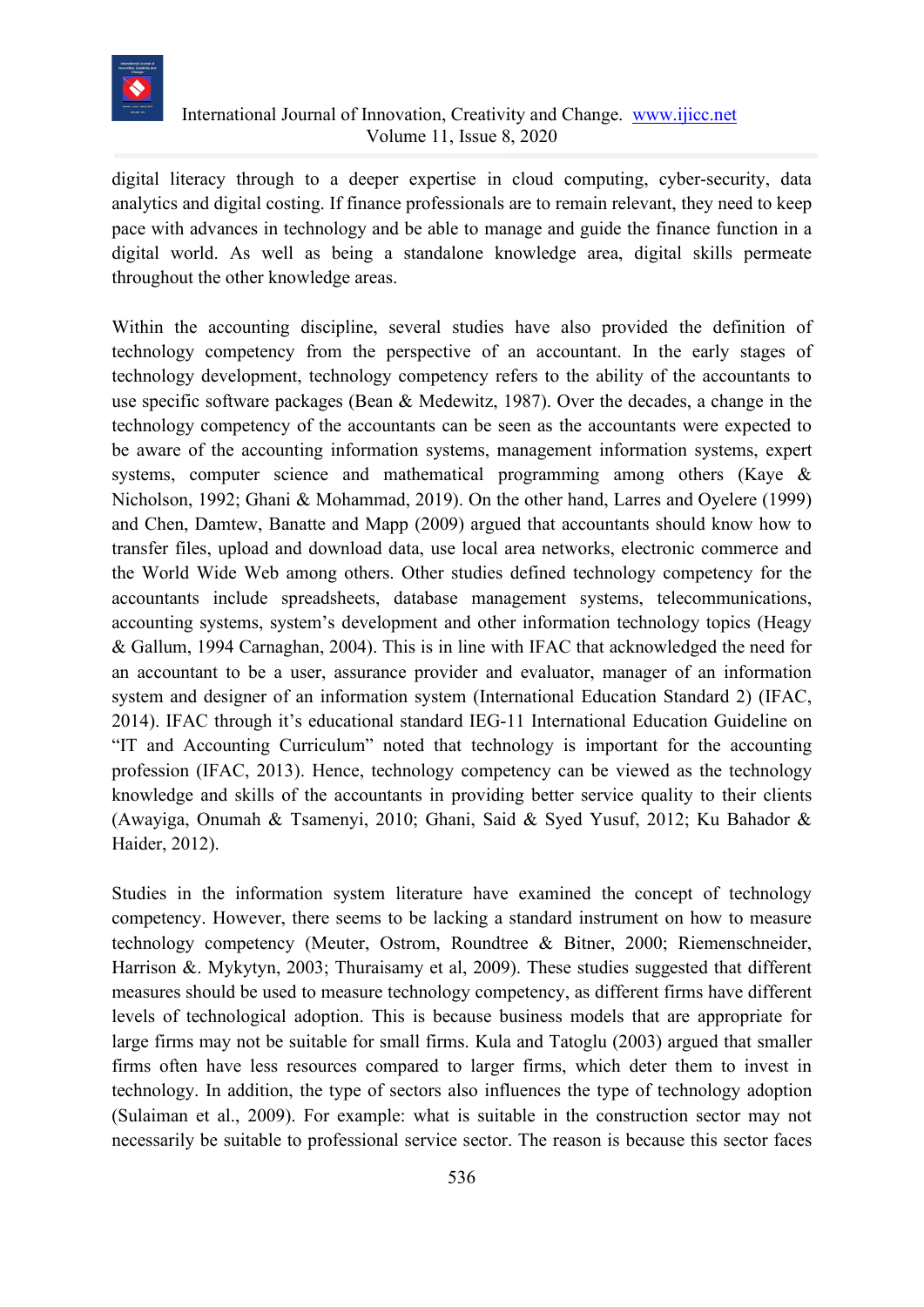

different opportunities and challenges compared to the SMEs in the construction sector (Sulaiman et al., 2009). Professional services firms need to adhere to regulations and standards of the various governing professional bodies such as the Kampuchea Institute of Certified Public Accountants and Auditors (KICPAA). In addition, as the technology continues to evolve, new types of technology emerged which brought new challenges and opportunities on the way the accountants perform their tasks (Mgaya & Kitindi, 2008; Che Abdul Rahman, Tengku Abdullah, Agus & Rahmat, 2011).

A body of the information system literature has explained further the concept of technology competency. For example: Bean and Medewitz (1987) categorised technology competency into four categories namely, programming, software, hardware and networking and communication. Basselier et al (2003) on the other hand, provided two main components of technology competency namely, technology related knowledge and technology experience. They referred technology related knowledge as the specific knowledge that an individual has, and technology related experience as the technical knowledge that someone obtained from his previous interaction with technology. Tippins and Sohi (2003) provided similar components of technology competency namely, technology knowledge, technology operation and technology object. Ku Bahador, Haider and Wan Mohd Saman (2012) identified technical skills, organisational skills, conceptual skills and people skills as the components of technology competency. However, all these studies examined technology competency from an individual perspective. From the organisational perspective such as the SMPs, Sulaiman et al (2010) in their study on professional services firms have provided technology competency into three main components. The three main components are technical capability, firm innovativeness and E-Business practices.

## *Technical Capability*

Technical capability refers to the physical infrastructure adequacy and technical knowledge based on information provided by a firm. Firms can increase their technical capability, thus enhancing their ownership advantages by acquiring new technology (García-Muiña & Navas-Lopez, 2007; Ghani & Said, 2011). Often, technical capability cannot be acquired easily as it takes time and varies across sectors. For example: the technical capability in the manufacturing sector would include production engineering and manufacture of capital goods (Eckaus, 1991). On the other hand, the professional services sector may look at technical support and quality of service as their technical capability. The existence of technical capability can assist firms in growing faster and consequently, increase their market share and business performance.

A group of studies in the accounting literature have examined the technical capability related to technology among accountants. These studies were conducted in developed countries such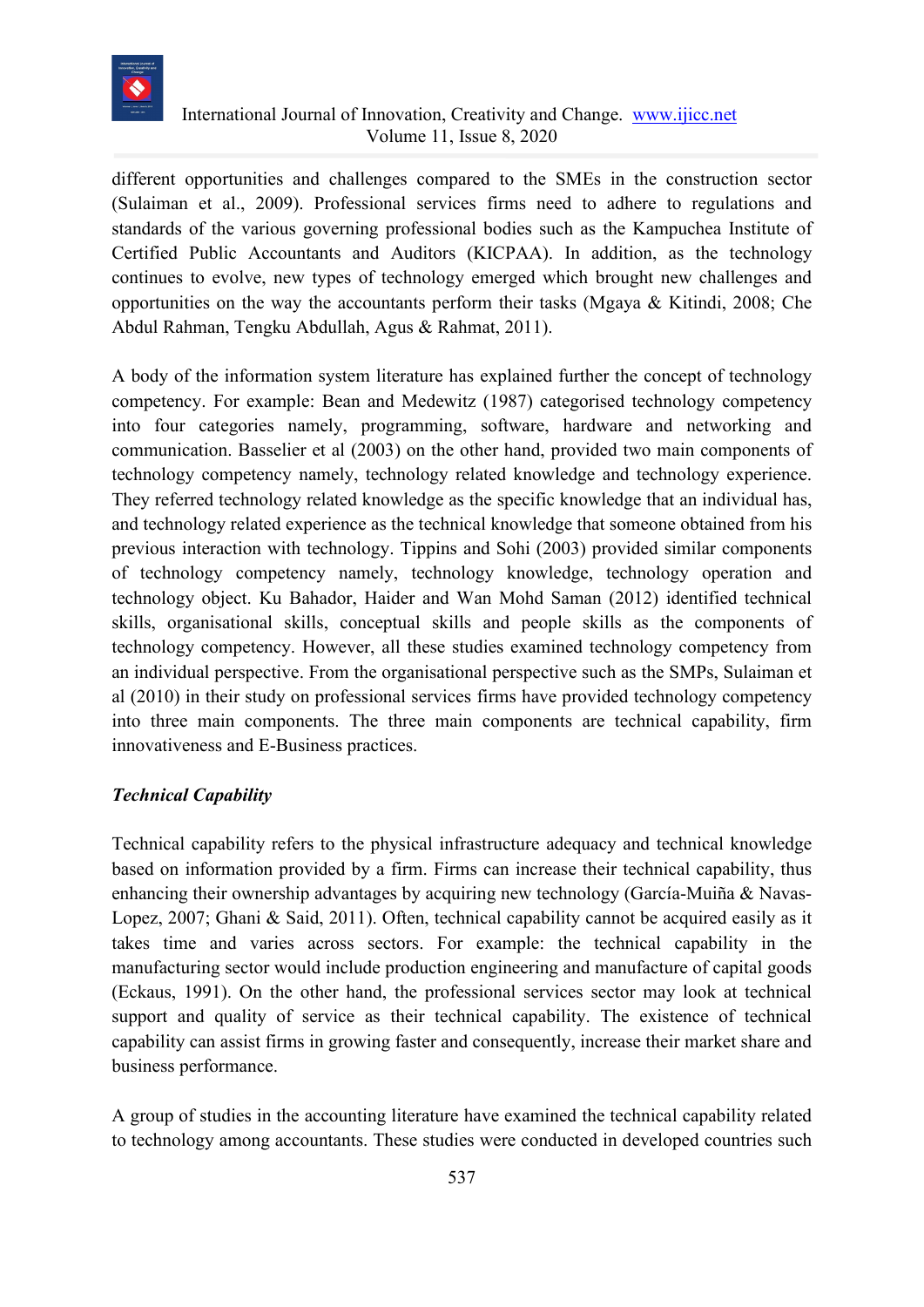

as Greenstein-Prosch and McKee (2005) and Janvrin, Bierstaker and Lowe (2008) as well as in developing countries such as Ismail and Abidin (2009) and Ku Bahador et al (2012). The findings of these studies were almost similar where they found that accountants have a low level of knowledge for advanced technologies such as Artificial Intelligence and Electronic Data Interchange, although they are proficient in general computer and professional accounting software skills. However, the use of technology and the perceived importance of technology may vary among accountants. For example: Sulaiman et al (2010) in their study on technology capability found significant relationship between technology capability and business performance of the SMPs. That is, the SMPs must have strong technical capability to manage their business by having efficient systems and established technology. Sulaiman et al's study comprised of SMPs of various fields including accounting, legal, engineering and architecture firms.

## *Firm Innovativeness*

One of the pathways for firms to obtain competitive advantage is through firm innovativeness (Hurley & Hult, 1998; Tajeddini, Trueman, & Larsen, 2006). Innovation has become an important factor due to the environmental situation such as volatility and uncertainty (Lin  $\&$ Chen, 2007; Skerlavaj, Song, & Lee, 2010). Innovation offers firms the flexibility to select various choices in meeting customers' demand which would lead to firm agility. Innovativeness describes the tendency (Lumpkin & Dess, 1996) and ability (Hurley & Hult, 1998; Hult, Hurley, & Knight, 2004) of the firms in introducing innovations. Additionally, Tsai and Yang (2013) suggested that firm innovativeness is likely to encourage it's members to be creative and to experiment with novel ideas and products.

Studies have suggested that firms are regarded as innovative when they are able to create products that are more "revolutionary" (Damanpour, 1991; Story, Boso, & Cadogan, 2014). Innovation blends knowledge consisting appropriate, valued new products or services that allows firms to modify information into new or improved products or services (Calantone, Cavusgil & Zhao, 2002; Sulaiman et al. 2010). Firm innovativeness is often measured at the product and organisational level that can take place when employees practice and support unique business ideas, research and inspired procedures to develop new products or services (Wang & Ahmed, 2004; Dibrell, Fairclough, & Davis, 2015). Innovation focuses on the way a firm searches for opportunities, strategic planning and research and development to become competitive (Lin & Chen, 2007).

A body of the information system literature have suggested that it is easier for SMEs to indulge in innovation since SMEs can make faster decisions due to less bureaucracy and are usually more flexible or accommodating in accepting changes compared to larger firms (Lin & Chen, 2007). Most innovation practices go beyond technical innovation and it may include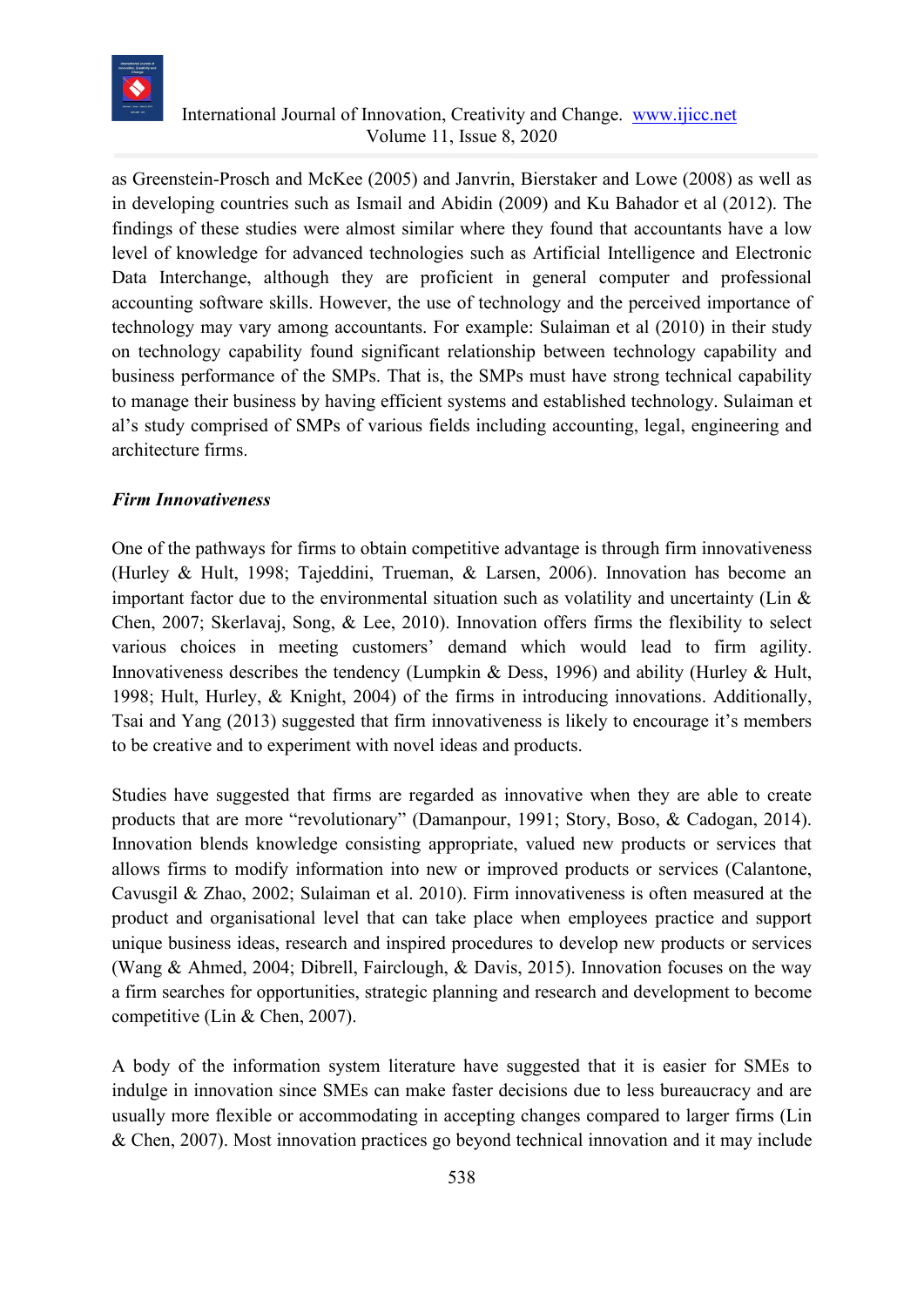

innovation in leadership, empowerment, culture, technology, learning, structure and management (Humpreys, McAdam & Leckey, 2005). SMEs need to have interest to innovate in order to gain a competitive advantage and achieve successful firm performance. Sulaiman et al (2010) in their study found a significant relationship between SMP's innovativeness and business performance. The SMEs must be dynamic and creative by introducing innovation from time to time in serving their clients.

# *E-Business Practices*

E-business practices is the conduct of business processes on the internet to generate revenue and attract clients. It is a platform that allows firms to adapt to the needs of customers in order to reduce costs (Watson, Leyland, Berthon & Zinkham, 2002). E-business also allows faster business expansion from the local market to the global market compared to traditional media, which allow firms to expand their access to the market, alleviate their capacity constraints, capitalise on emerging market opportunities and serve as a catalyst for transformation (Volery & Lord, 2000). It provides business opportunities to new audiences and offers the opportunity to fundamentally transform the business approach and delivery, and the competitive landscape. The e-business processes include buying and selling goods and services, servicing customers, processing payments, managing production control, collaborating with [business partners,](https://searchitchannel.techtarget.com/definition/partner) sharing information, among others. It can comprise a range of functions and services ranging from intranet and extranet developments to the provision of [e-services](https://searchcio.techtarget.com/definition/e-services) over the internet (Sulaiman et al., 2010). E-business has four components namely, the e-business concept, value proposition, sources of revenue, and the required activities, resources, and capabilities.

A body of the information system literature has examined the link between e-business practices and firm performance (Gibbs & Kraemer, 2004; Mohamed, Govindan, Mohd Daud & Chong, 2009; Sulaiman et al., 2010). These studies have suggested that larger firms would have their own portals and online sales and marketing modules whereas smaller firms may just have their own websites. For example: Sulaiman et al (2010) in their study also found that the SMPs were actively involved in online business, capturing a bigger market worldwide. The SMPs have also established an online presence for their business to generate business opportunities. Finally, the SMPs adopted the current technology and trends and were innovative in running the business. In addition, there were SMPs that have utilised new technologies or systems that can support the quality of their products and services.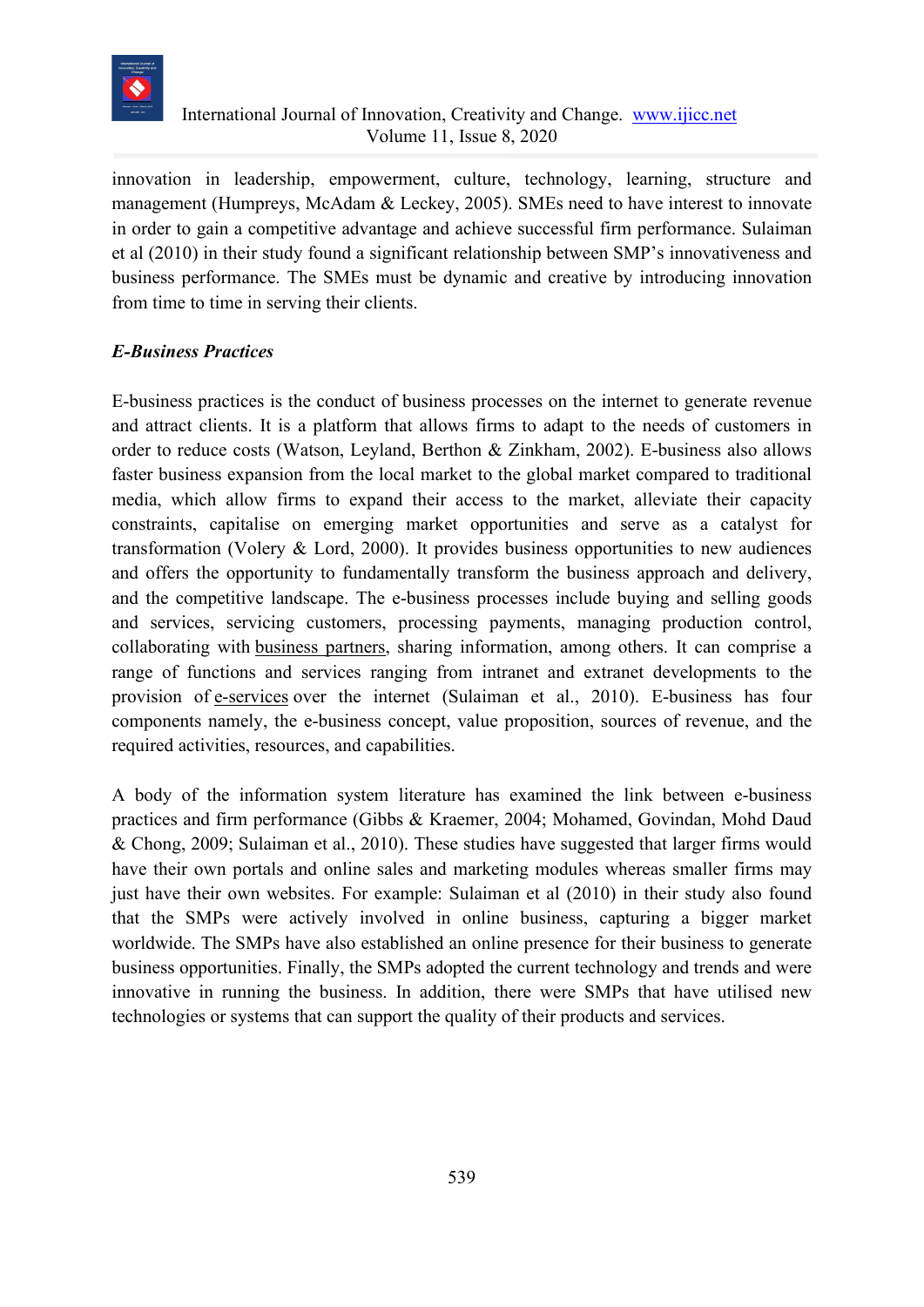

#### **Research Design**

#### *Participants*

The SMPs have been chosen as participants in this study. In total, there are 57 accounting and audit firms registered with KICPAA. Out of this 57, 4 are the big 4 firms, leaving a balance of 53 as SMPs. From these SMPs, two accountants that provide accounting and/or audit services to their clients participated in this study. The two accountants are also members of KICPAA and operate their firms in Phnom Penh, Cambodia. In this study, the first accountant is known as Mr A whilst the second accountant is known as Mr B. Both accountants are above 35 years old and have more than at least 10 years of experience in provision of accounting and/or audit services. Both accountants owned or were partners of small accounting and/or audit firms. These accountants were deemed suitable to provide different perspectives on their technology competency. The SMPs were contacted based on personal knowledge and their vast experience in practice.

#### *Research Instrument*

This study relies on a qualitative research approach, namely interviews, to achieve it's research objectives. The interviews were held on a semi-structured survey basis in order to have a problem-focused approach, thereby allowing more personalised discussion to be conducted together with the survey. By this way, this study would be able to obtain detailed subjective views and information on the research topic from the participants (Mayring, 2010; Ghani & Muhammad, 2019).

The questionnaire was developed on the basis of this study; it was discussed and refined in a discussion with the team researchers and also with a panel of practitioners experienced in technology development. It consists of four main questions, namely personal questions about the participants, the idiosyncrasies of their firm and their clients, the technology adoption in their firms and their service provision.

#### *Data Collection and Data Analysis*

The questionnaires were sent to the participants prior to the interviews in order for them to be better prepared for the discussion process. The first interview was conducted with Mr A, and followed by the second interview with Mr B. The interview with Mr A was conducted in this firm whilst the interview with Mr B was conducted in KICPAA's office in Phnom Penh. Upon completion of the data collection, the interviews were recorded and subsequently transcribed. Further to the transcription, the text results were structured and categorised according to major themes, followed by a specific coding. The coding process resulted in a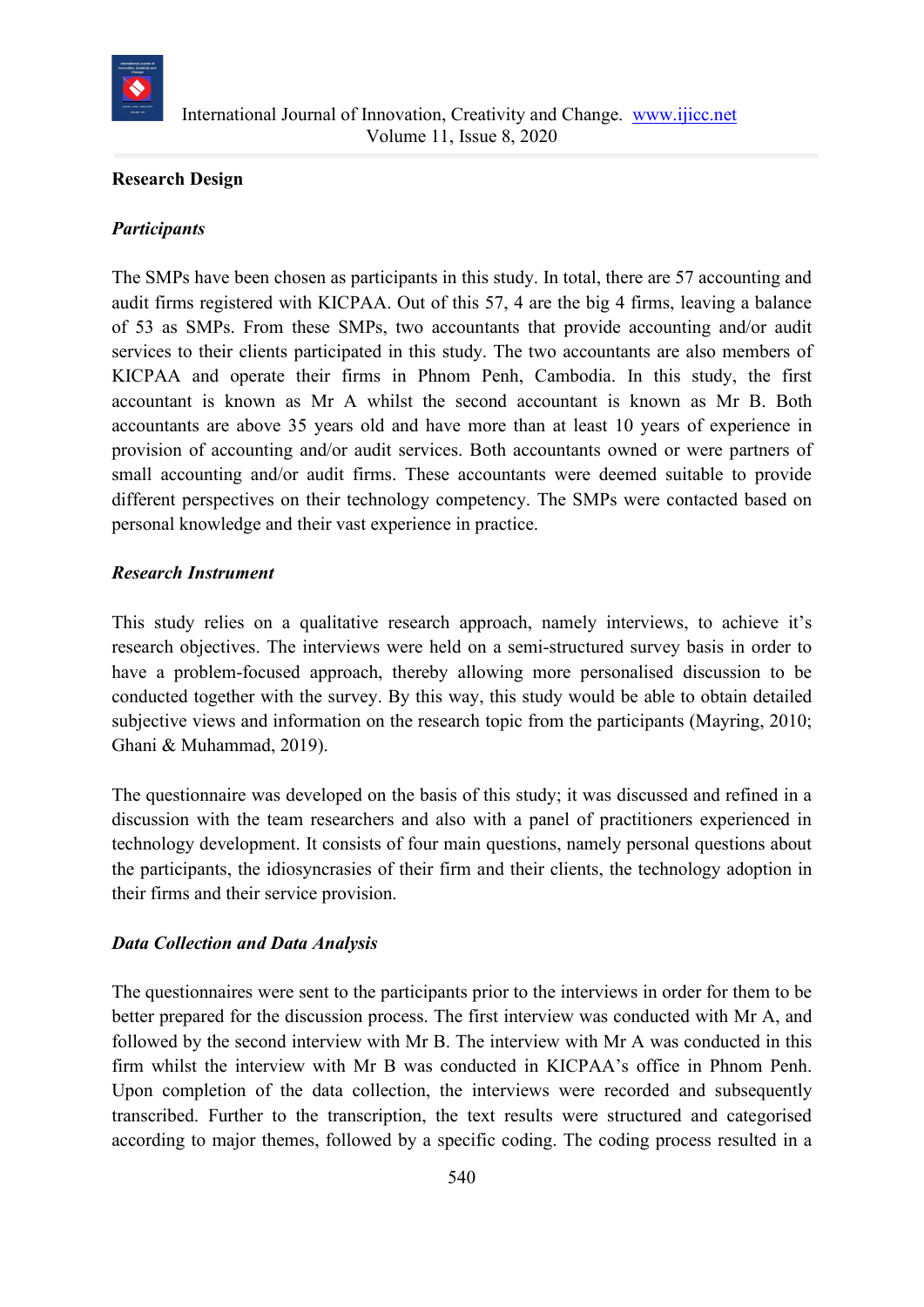

category system, which subsequently was used to structure and guide the information data evaluation process.

# **Findings**

The coding analysis that results in a category system provides three main themes of technology competency. The three main themes are technology capability, firm innovativeness and e-business practices. These themes are similar to the themes provided in Sulaiman et al (2010).

# *Technology Capability*

In this study, the participants were asked about their knowledge and skills of the current technologies available to operate their business, and the technologies used to serve their clients. From the interview, the SMPs shared the view that at present, their clients do not require highly sophisticated technology to operate their business and also accommodate their clients. In operating their business, they would use Microsoft Excel and Words to do audit working files, clients' listing and monitoring audit fee and services among others. Such findings indicate the SMPs in Cambodia do have, to a certain extent, technology capability in terms of knowledge and skills on technology. As noted by Mr A:

*Currently no, we only use the Microsoft Words. No accounting software yet*.

Surprisingly, this study finds that both participants were not aware of the new phenomena in technology, which is Industry Revolution 4.0 (IR4.0). Upon explanation from the researchers, the participants were able to better provide their opinions on the impact of this IR4.0 to the SMPs. Mr B opined:

*Based on my opinion, a certain percentage, yes, that's mean the bookkeeping or clerical, but not on certain parts let say analysis, advisory, you know or critical things. First, it will be*  easy for the company. They do not have to spend more people something like that *(bookkeeping and clerical). In Cambodia, we have shortage of accountants, it is difficult to recruit qualified accountant, if you can have that, then would be good for the company. I think we do still need the accountants to control, to make sure the report and everything is correct based on the readings, yes, we still need that. It will not affect the human being, like employees because we are already shortage. But by contrast if we help the company a lot, then more easy and faster.*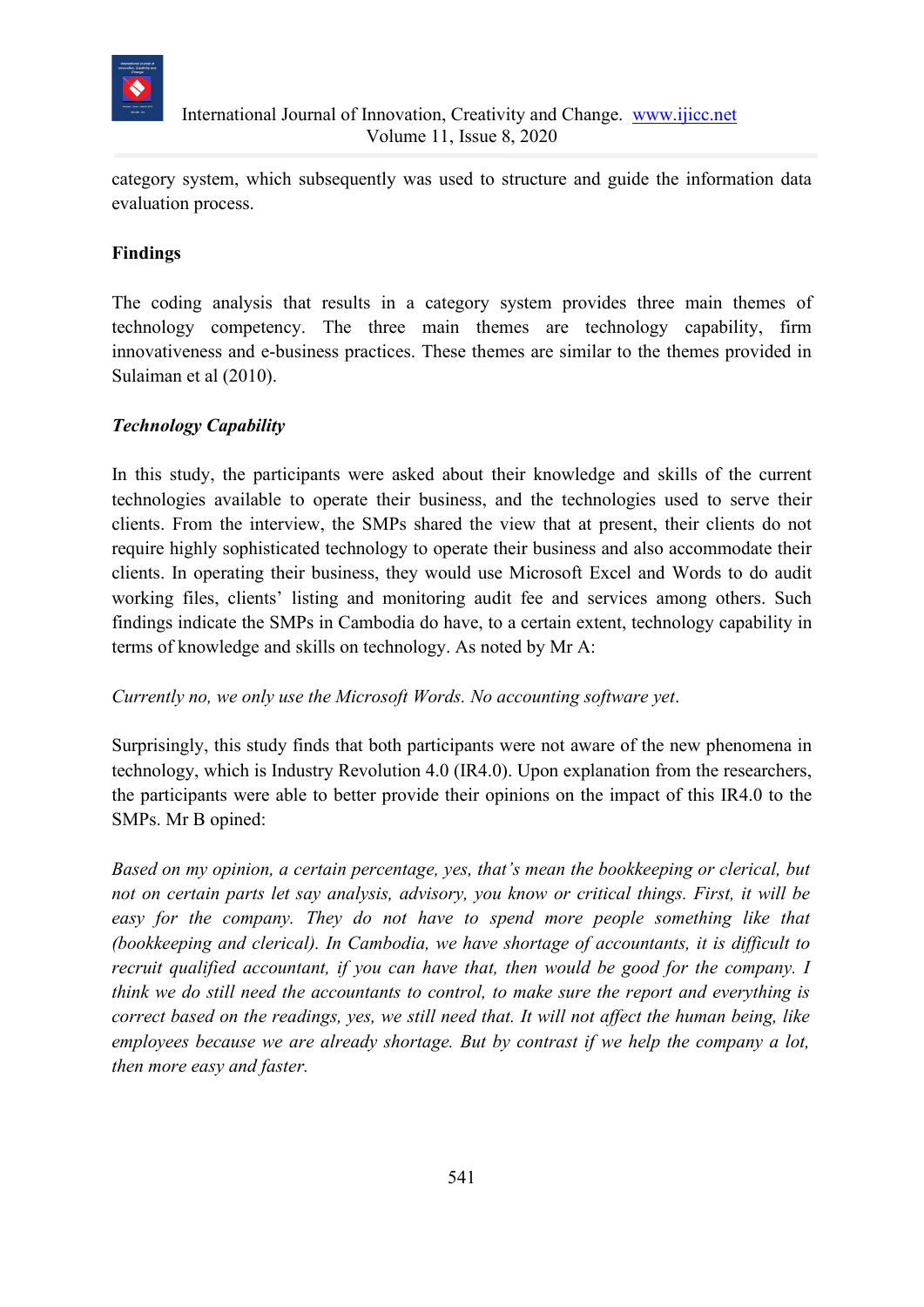

Mr A provided his comment:

*Until now, what I see is that we will go to that, IR 4.0. Why? Because accounting is very systematic. So I think it is not complicated as the information to be systemized. It is easier than other industries to use the technology*

To better serve their clients, the participants opined that their clients, that are mostly SMEs, would not require such technology since most of their information are only kept either manually or used common software such as Microsoft Excel and Words. As noted by Mr A:

*Our clients do not adopt any sophisticated technology. Just normal technologies such as Microsoft Excel and Words. It is Excel spreadsheet. Our clients normally perform the accounting job using excel. We are trying to get them doing that. They like this because I have many factories, many government factory clients, but internally they have their own maximum spreadsheet only, but for e accounting, they don't really use it (accounting software), I can see. And they have the Chinese version only for themselves. But it's also difficult, but if listed factory, those big factory that is compliant. They will be spending a lot of money on technology.* 

Mr B, another SMP, has provided the same response. He noted that most clients in any SMPs would use Microsoft Excel in their business. Few of their clients do rely on accounting software such as QuickBooks Pro, an accounting software which has been in existence for the last two decades. In addition, the clients of the accounting firms would normally refer back to their accountants if they have issues relating to the accounting software that they relied on. Mr B provided his opinion:

*Oh, the clients. A few clients, they do not use accounting software. They only used Excel. So their financial statement is not so reliable because they do not use any software to prepare. So they just do it in Excel. If we count to the Excel, I think all accounting firms' clients used Excel. Yes, if our clients have problem with QuickBooks, they will come to us.* 

The participants were also asked on the level of knowledge on the current technologies available. Both participants agreed that the level of knowledge among the SMPs, particularly the small accounting firms are considerably low. Mr A commented:

*I see this is good but because of Cambodia SMPs, about the technology, very low. If we use the scale from 1 (very low) to 5 (very high) for the technology adoption, comparing to Big 4, the technology competency of the SMPs, I can say the most is number 3.*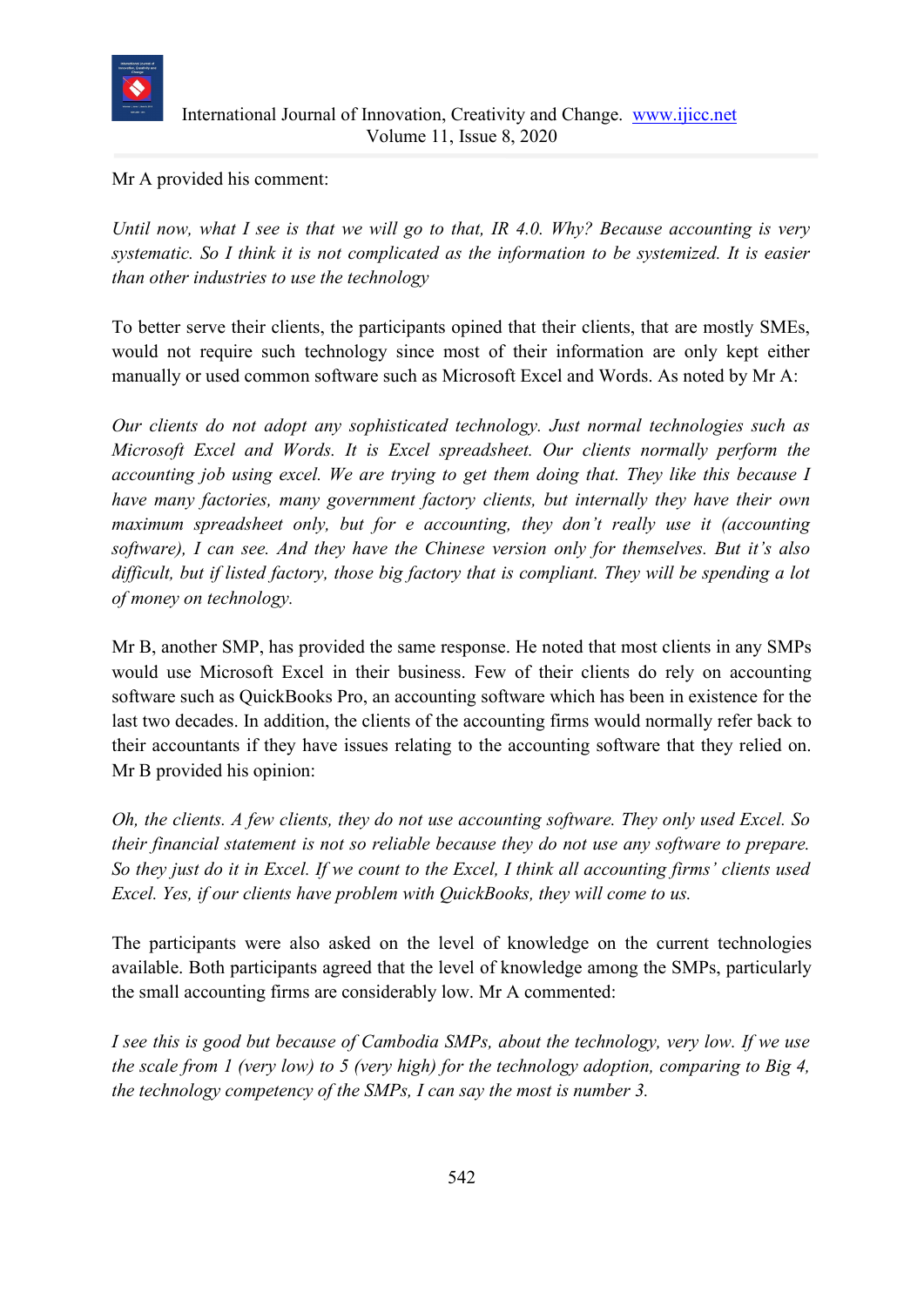

Such statement is consistent with opinion of Mr B:

*From a scale of 1 to 5, I think around 3. But now the ministry involves they would like all the companies to use the technology, accounting software, IT software. They have to use them, otherwise they (the ministry) will not help them.*

The participants are also of the opinion that their level of technology knowledge is adequate for servicing their clients and the need to increase their knowledge depends highly on the demand of their clients. The participants both agreed that it is not a necessity for them to adopt all the technologies available. In addition, this study finds that although there are other technologies available, they have adopted the technology. As noted by Mr B, his firm has used an audit software developed by it's affiliated firm:

*For the general file, for the back up something we use the local firm to set up for us. But for the auditing, we use the software from Ecovis. Special from Ecovis. Yes. Using the audit software, we can customize the report according to what the client wants. That is good that we can customize. And still we are not quite familiar with the software. We still keep our training, we do it online. And next year, February they (Ecovis) will come and visit us to check on everything. All the performance. I think the Audit Software service is accepted if you compare to Big 4. The experience that we use before, it is good for us.*

Mr A on the other hand has adopted an audit manual issued by National Accounting Council (NAC) of Cambodia. The audit manual imposed developed by The Institute of Chartered Accountants in England and Wales (ICAEW). He opined:

*NAC imposed on audit manual. Imposed and audit provider, very detail, I love it so much. Yes and very detail, with example, with sample. If you said you don't have, then you will be penalized. Before we said no understanding, no budget, got no workbook. Now cannot say about that, because they give it all in. I love it so much. It is not from NAC, it is from ICAEW. I believe that from this year onwards, many of us will have it, and work more effectively.*

## *Firm Innovativeness*

Firms have often considered technology as an asset to improve their performance. Arguably, almost all firms would use technology to operate their business which are essential for business agility. In this study, the participants were asked about their technology adoption and whether they have innovation practices. Innovation practices in this study include the effort to increase or improve the technologies adopted in their firms, whether they provide training to their employees in relation to technology and whether they provide consultancy to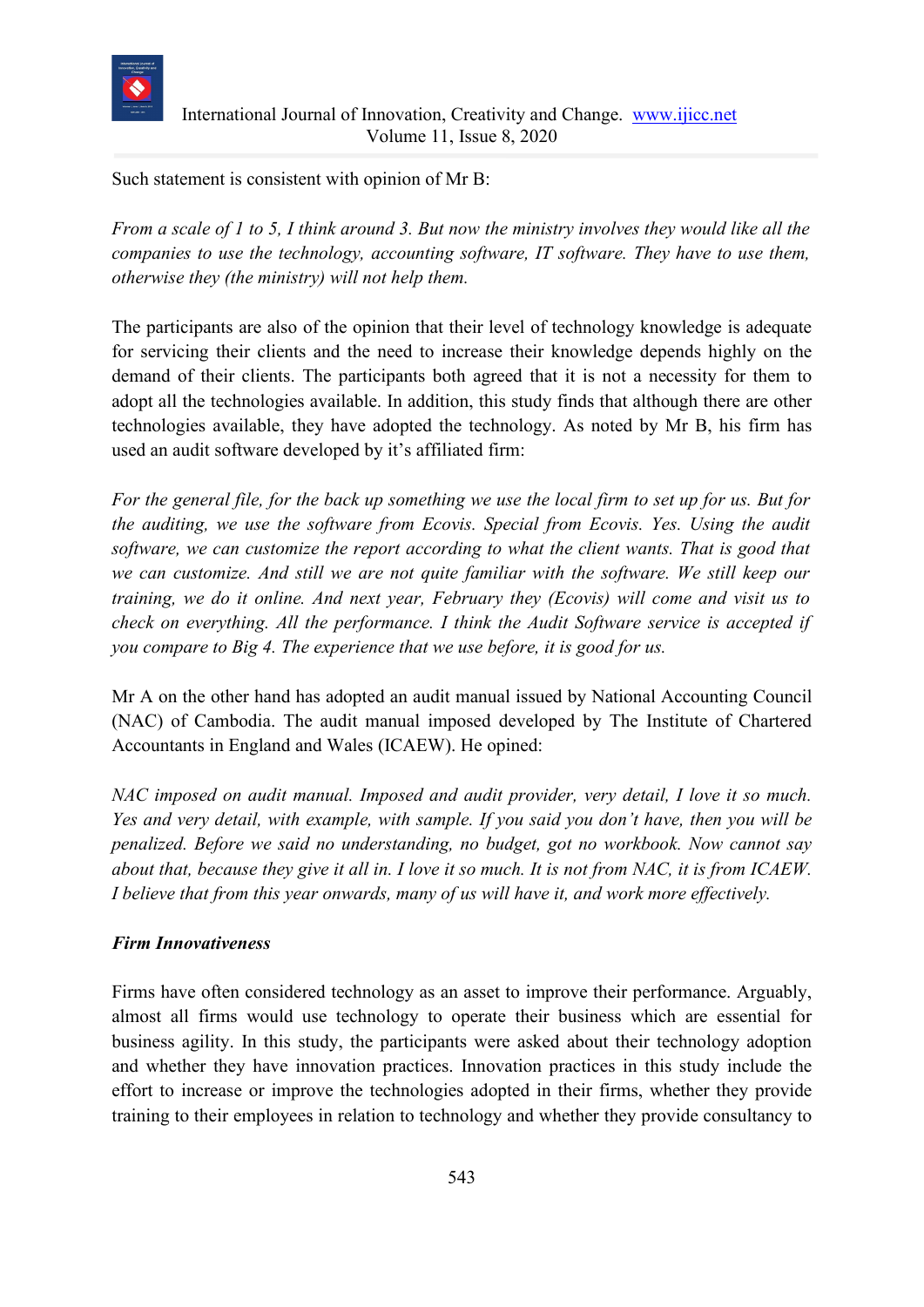

their clients in relation to technology. This study finds that the SMPs are innovative in employing technology. Mr B commented:

*Some IT recommends us to use cloud rather than the server. But we are learning, how cloud is important. But most of them, they say, the cloud is much better than serve*r.

This study however, finds that the level of innovation differs among SMPs. The different level of innovation depends on the type of transactions and services provided to the clients. Both participants noted that the technology used can be customised accordingly. As noted by Mr B:

*Using the audit software, we can customize the report according to what the client wants. That is good that we can customize. And still we are not quite familiar with the software. We still keep our training, we do it online.*

Mr B also noted:

*Yes. But normally we use QuickBooks, but without the payroll module. For the payroll, we use another system (Microsoft Excel) which is another. We just use (calculate) the payroll figure, in total and records in QuickBooks. Yes. Also for depreciation. They not automatically. They do it in another one, like Microsoft Excel. And then we book the number into the QuickBooks. .*

This study also shows that the SMPs realised that budget is a concern among the SMEs that led to the delay on adoption of new technologies. Consequently, this led to the delay of such adoption among the SMPs. Mr A explained:

*For QuickBooks, we buy it here the software and the license is from the US directly through online. And even our client, but they are like, in Cambodia, they are not really familiar to use the software. They only go for budget. Yes, they only concerns on budget.* 

In assisting their clients particularly, the SMEs, the SMPs have made effort to become innovative by assisting and providing training to their clients in relation to technology such as QuickBooks adoption. Mr A noted:

*They did come but in Cambodia it is in common to use QuickBooks. I mean, there are few that come and ask how to do that. They even ask not only just approach us to provide training in using their accounting software. We tell them how. We help them because in QuickBooks, there is option to select. If you are servicing so you can tick. Even for the item,*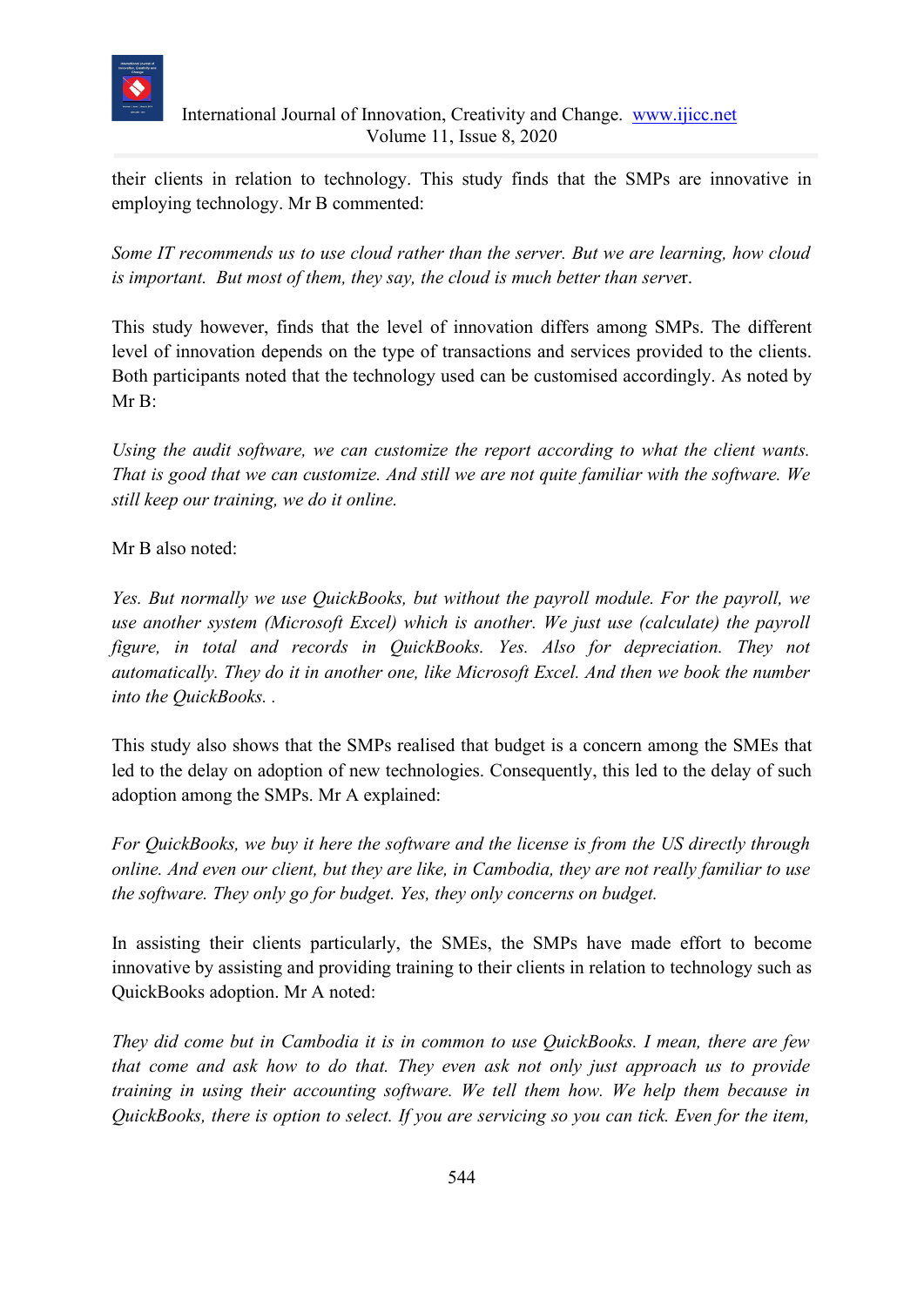

*like assembly, if you are the manufacturing, then you select assembly. If you are service, then you select service.*

## Mr A further noted:

*We only provide the service. Installation and setting up. Those hardware, they must have. They have all those thing, we have our IT team to support them and install and we train them. The license they buy by themselves. We don't want to involve. That is not our profit outline. The license for QuickBooks, they get by themselves, we only install and set up the server and then we train them how to use it.*

Similarly, Mr B also confirmed on the provision of training on related technology to their clients. As noted by Mr B:

*Yes, we do provide training if they needed the training, then we will charge. If they call and ask question how to set up, we don't charge. Yes, if our client have problem with QuickBooks, they will come to us.* 

# *E-Business Practices*

In this study, e-business practices relate to a firm's initiatives to use the internet as a source of introducing and promoting it's services to potential clients. This also includes the use of the intranet and extranet and provision of services to the clients. This study finds that the SMPs do conduct promotional activities using the internet. This is evidenced by the existence of their website that contains information of their firms as well as their contact numbers and type of services provided. As noted by Mr B:

*Yes. We also used internet and intranet. Some IT recommended us to use cloud rather than the server. But we are learning, how cloud is important. But most of them, they say, the cloud is much better than server*

## Mr B further commented:

*So some big companies that they changed from Big 4 to us because they feel comfortable with us. If they have any question, they can ask quickly, they e-mail, they call, so they feel warmly, comfortable to use our service. But for the other firm, they charge for that. You know, most of the clients, especially the medium SMEs, they not understand the contract. First of all, we provide the bookkeeping for them. Sometimes, they ask another question besides the bookkeeping. So, some SMPs they don't do because they said be beside over the contract. Yes, they want to charge extra. But the local company, they don't think that. They*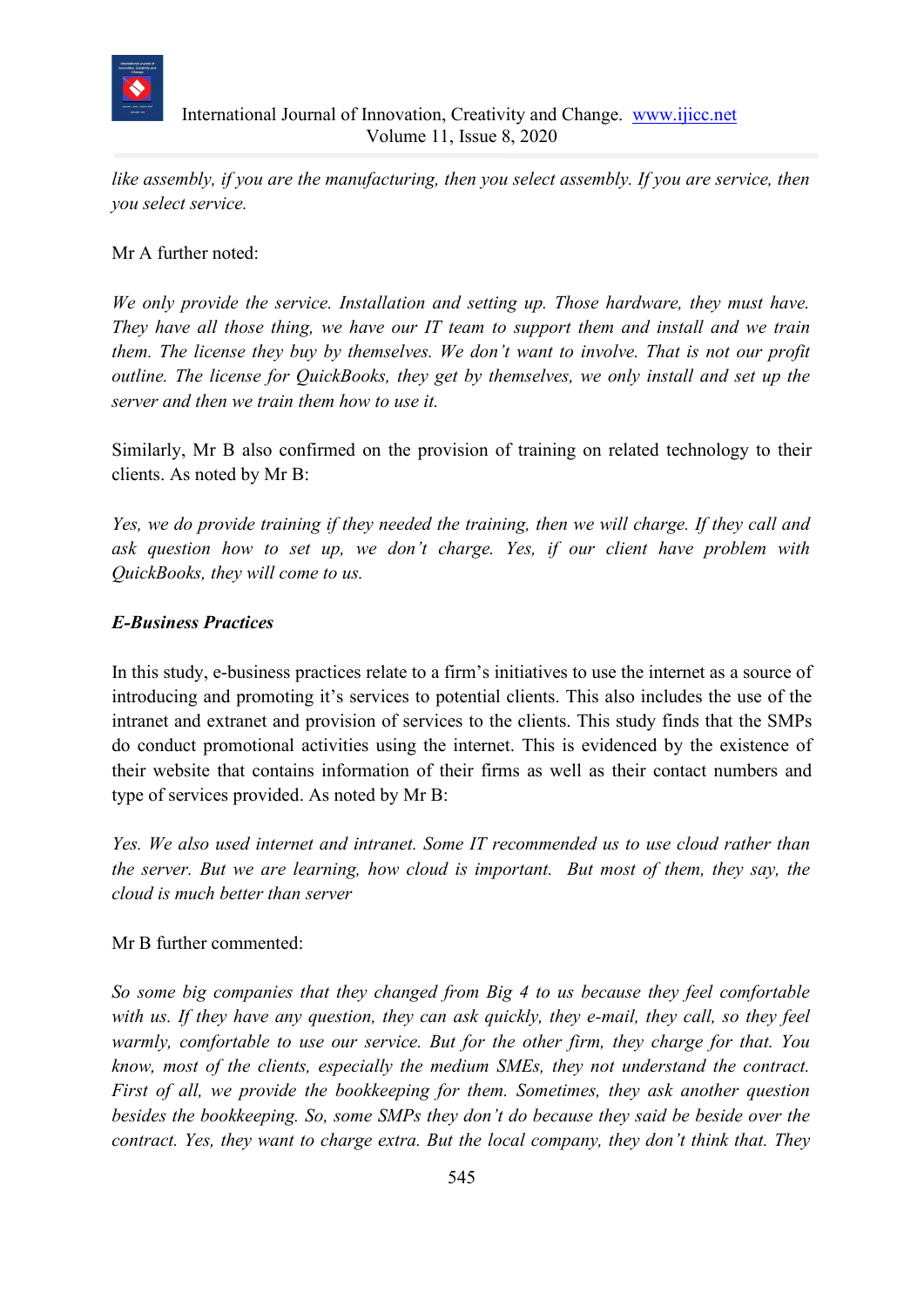

*hire us, means that their expectation is to have everything. They don't care our scope, they don't understand that. They just hire one firm to have everything for them. If they have any more* question*, they just ask. If they cannot ask, so they said why I hire you? To help us.*

From the interviews, the SMPs also used the internet to communicate with their employees and clients. The use of internet such as emails, Cloud and WhatsApp among others is common among the SMPs as a platform to communicate with their clients. This study also finds that few SMPs tend to collaborate with other firms in order to become innovative. Such collaboration led to the adoption of new technology particularly software related to audit. Mr B opined:

*We collaborate with Ecovis and they provide us the audit software. And next year, February they will come and visit us to check on everything. All the performance. I think the Audit Software service is accepted if you compare to Big 4. The experience that we use before, it is good for us.*

In addition, the SMPs opined that by this way, they would be able to expand their network and ensure sustainability in the business world. As noted by Mr B:

*Yes, expand. And also to expand our network and working in more widely, something like this. We have the auditing, internal audit, we do monthly bookkeeping, monthly tax and we also do tax advisory as well.*

## **Summary and Conclusion**

This study examines the technology competency of the Small and Medium Practitioners (SMPs) in Cambodia. The findings in this study indicates that the accountants from the SMPs reveal a rather consistent view on the technology competencies among the SMPs. The findings show an adequate level of technology competency from the technology capability. To a certain extent, they have used an appropriate level of technologies for it's operations and service provision to the clients. However, the level of adoptions is still low as compared to what is adopted by the Big 4 accounting firms. Such findings also indicate that the SMPs would be able to accommodate the demand of their clients by providing services via technology (Greenstein-Prosch & McKee, 2005; Janvrin et al., 2008). Most of their clients relied on either Microsoft Excel or QuickBooks to account for their transactions and the SMPs do not encounter much problem in providing such services (Calantone et al., 2002; Sulaiman et al. 2010). This study also shows that the SMPs are innovative since efforts have been made to store their data using Cloud and provide training to their clients in relation to accounting software. In addition, to enhance the auditing services provision, one of the participants have used an audit software developed by their affiliated overseas firm in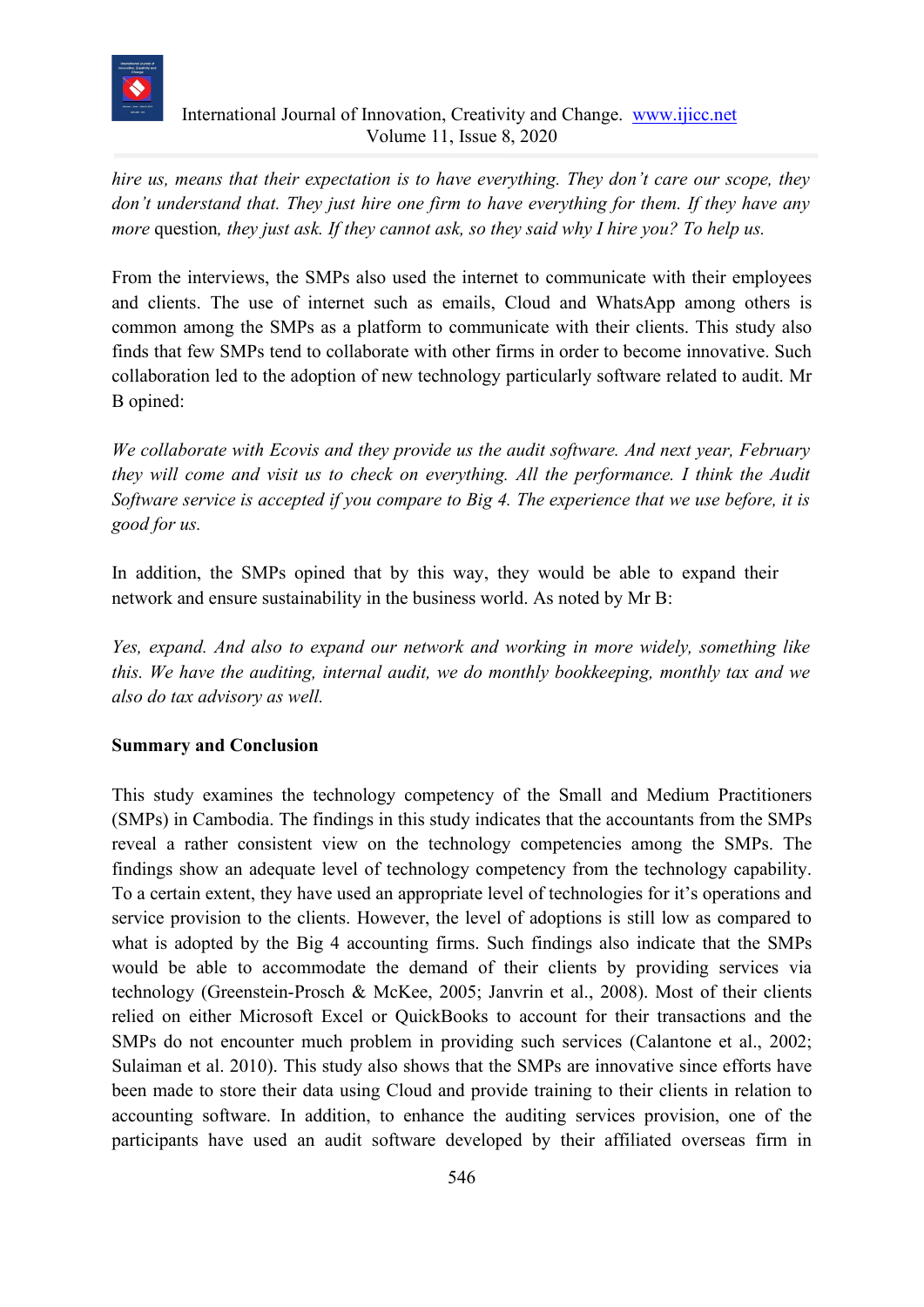

performing an audit job. Finally, this study shows that the SMPs practice e-business since they have websites. In addition, their willingness to collaborate with other accounting firms provide some confirmation on their e-business practices (Watson et al, 2002; Sulaiman et al., 2010). Apart from customer demand, this study also reveals the reason why SMPs in Cambodia are not using the latest technology in service provision, is because of the high cost of developing the technology.

This study is not without limitations. First, the findings in this study are based on interviews with two participants, representing accounting practitioners of SMPs in Cambodia. Perhaps, future studies could increase the number of participants in order to provide more comprehensive findings. Secondly, this study uses the qualitative approach in achieving its objectives. Future studies can be conducted using the quantitative approach in order to provide support to the findings in this study.

This study contributes to existing accounting literature by providing new findings on the SMPs' technology competency and it's adequacy to accommodate their clients. In addition, this study contributes to the understanding of accounting bodies in strategising ways to assist the SMPs so that they would be able to serve their clients better and consequently, enhance audit, tax and accounting quality and firm agility.

## **Acknowledgement**

This project is fully funded by the Asean Federation of Accountants (AFA) and therefore, we would like to express our thank yous for their support and funding. We would also like to express our gratitude to the Universiti Teknologi MARA (UiTM) for their support.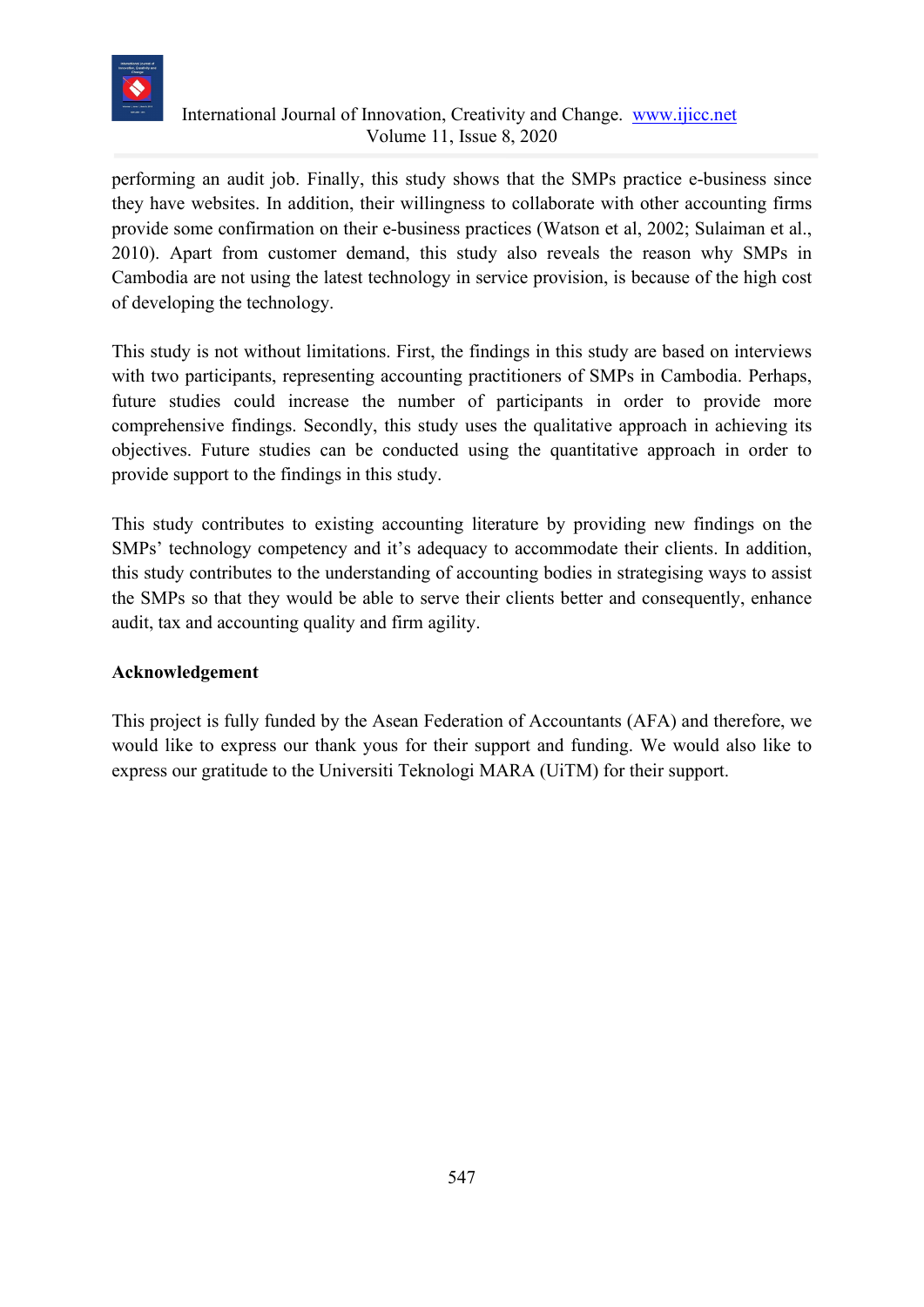

## **REFERENCES**

- Ahmed, A. (2003) The level of IT/IS Skills in accounting programmes in British Universities. Management Research News, 26.
- Asian Development Bank (2015). ADB President Highlights Cambodia's Strong Growth, Remaining Challenges. News Release 10 March. Retrieved from: http://www.adb.org/news/adb-president-highlights-cambodia-s-strong-growthremainingchallenges.
- Awayiga, J; Onumah, J.M & Tsamenyi, M (2010), Knowledge and skills development of accounting graduates: The perceptions of graduates and employers in Ghana, Accounting Education, 19(1-2), 139-158
- Bharadwaj, S. (2000), A resource-based perspective on information technology capability and firm performance, an empirical investigation. MISQuarterly, 24 (1), 169-196
- Bassellier, G., Benbasat, I., & Reich, B. H. (2003) The influence of business managers' IT competence on championing IT. Information Systems Research, 14(4), 317-336.
- Bean, V. & Medewitz, N., J. (1987) Computer Education: A survey of Accounting Graduates. Journal of Accounting Education, (5). 243-258.
- Calantone, R; Cavusgil, S.T & Zhao, Y (2002), Learning orientation, innovation capability and firm performance, Industrial Marketing Management, 31(6), 515-524
- Carnaghan, C. (2004) Discussion of IT assurance competencies. International Journal of Accounting Information Systems (5), 267–273.
- Che-Abdul-Rahman, M.A, Tengku-Abdullah, T.A., Agus, A. & Rahmat, M.M. (2011), Universities – Workplace Competency Gaps: A Feedback from Malaysian Practising Accountants, Journal of Financial Reporting & Accounting, 119-137.
- Chen, J., Damtew, D., Banatte, J.M. & Mapp, J. (2009) Information technology competencies expected in undergraduate accounting graduates", Research In Higher Education Journal*,* 3, available online at:<http://www.aabri.com/manuscripts/09146.pdf>
- CGMA (2019), CGMA competency framework, https://www.cgma.org/content/dam/cgma/resources/tools/downloadabledocuments/cgm a-competency-framework-2019-edition.pdf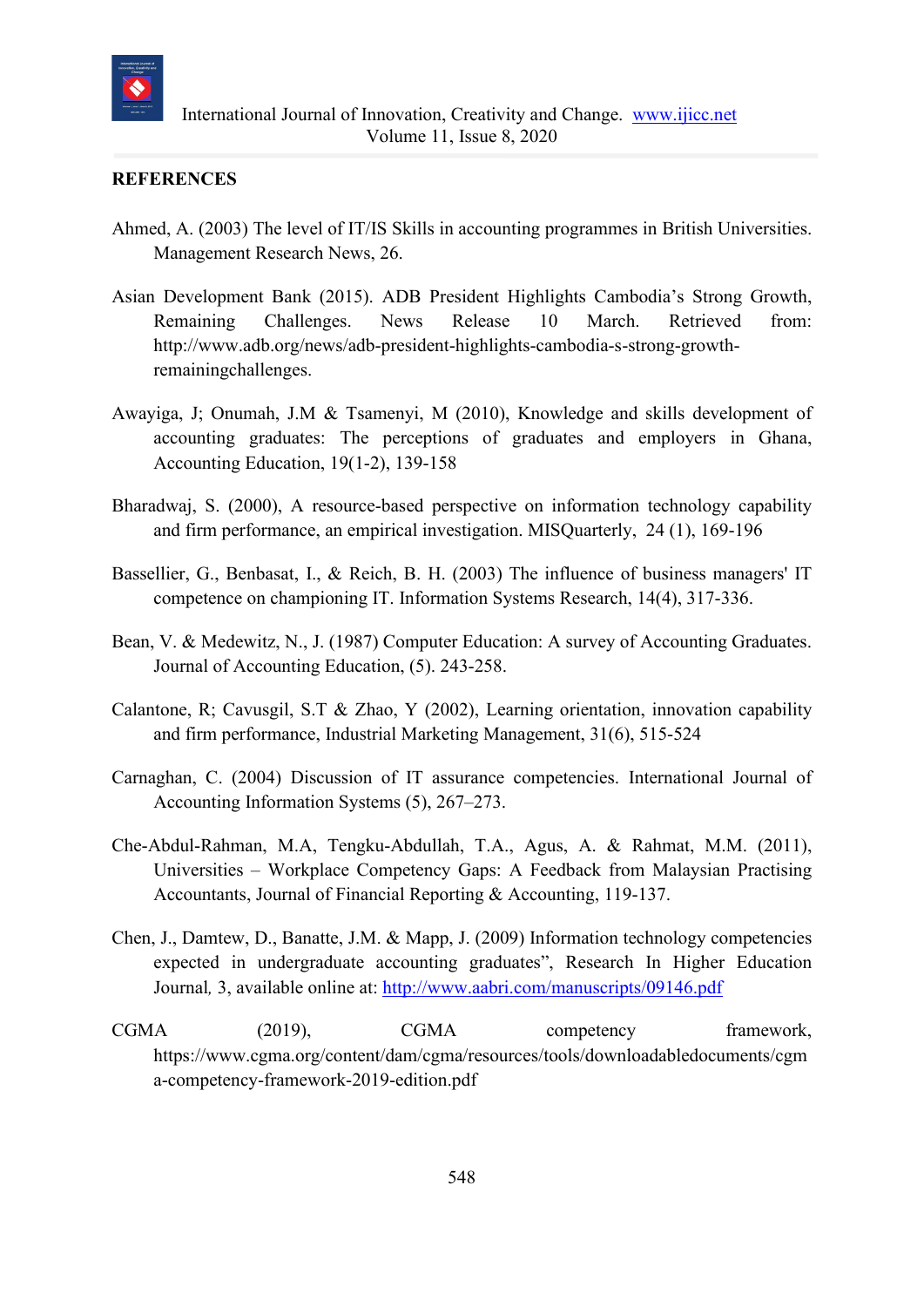

- Damasiotis, V; Trivellas, P; Santouridis, I; Nikopoulos, S & Tsifora, E (2014), IT competencies for professional accountants: A Review, Procedia-Social and Behavioral Sciences, 175, 537-545.
- Damanpour, F. (1991), Organizational innovation: a meta-analysis of effects of determinants and moderators, Academy of Management Journal, 34 (3), 555-590.
- Dedrick, J; Gurbaxani, V & Kraemer, K.L. (2003), Information technology and economic performance: a critical review of the empirical evidence, ACM Computing Surveys, 2003. 35 (1), 1-28.
- Dibrell, C; Fairclough, S & Davis, P.S (2015), The impact of external and internal entrainment on firm invvaiveness: A test of moderation, Journal of Business Research, 68(1), 19-26
- Eckaus, R.S. (1991), The creation of technology capability in developing countries, London, Frances Pinter
- Garcia-Muina, F.E & Navas-Lopez, J.E (2007), Explaining and measuring success in new business: The effect of technological capabilities on firm results, Technovation, 27(1), 30-46
- Ghani, E.K & Muhammad, K (2019), Industry 4.0: Employers expectations of accounting graduates and its implications on teaching and learning practices, 7(1), 19-29
- Ghani, E.K & Said, J (2011), Effect of information technology capabilities on e-services among Malaysian local authorities, International Journal of Public Information Systems, 7(2), 65-78
- Ghani, E.K; Said, J & Syed Yusuf, S.N (2012), Service quality performance measurement tool in Islamic non-profit organisation: An urgent need, International Business and Management, 5(2), 71-75
- Gibbs, J.L. & Kraemer, K.L. (2004), A cross-country investigation of the determinants of scope of e-commerce use: an institutional approach, Electronic Markets, 14 (2), 124-37.
- Greenstein-Prosch, M., & McKee, T.E. (2004). Assurance practitioners' and educators' self perceived IT knowledge level: An empirical assessment, International Journal Accounting Information Systems, (5), 213-243.
- Heagy C.D. & Gallum, R.A. (1994) Recommended microcomputer knowledge for accounting graduates: A survey. Journal of Accounting Education, 12(3), 205-210.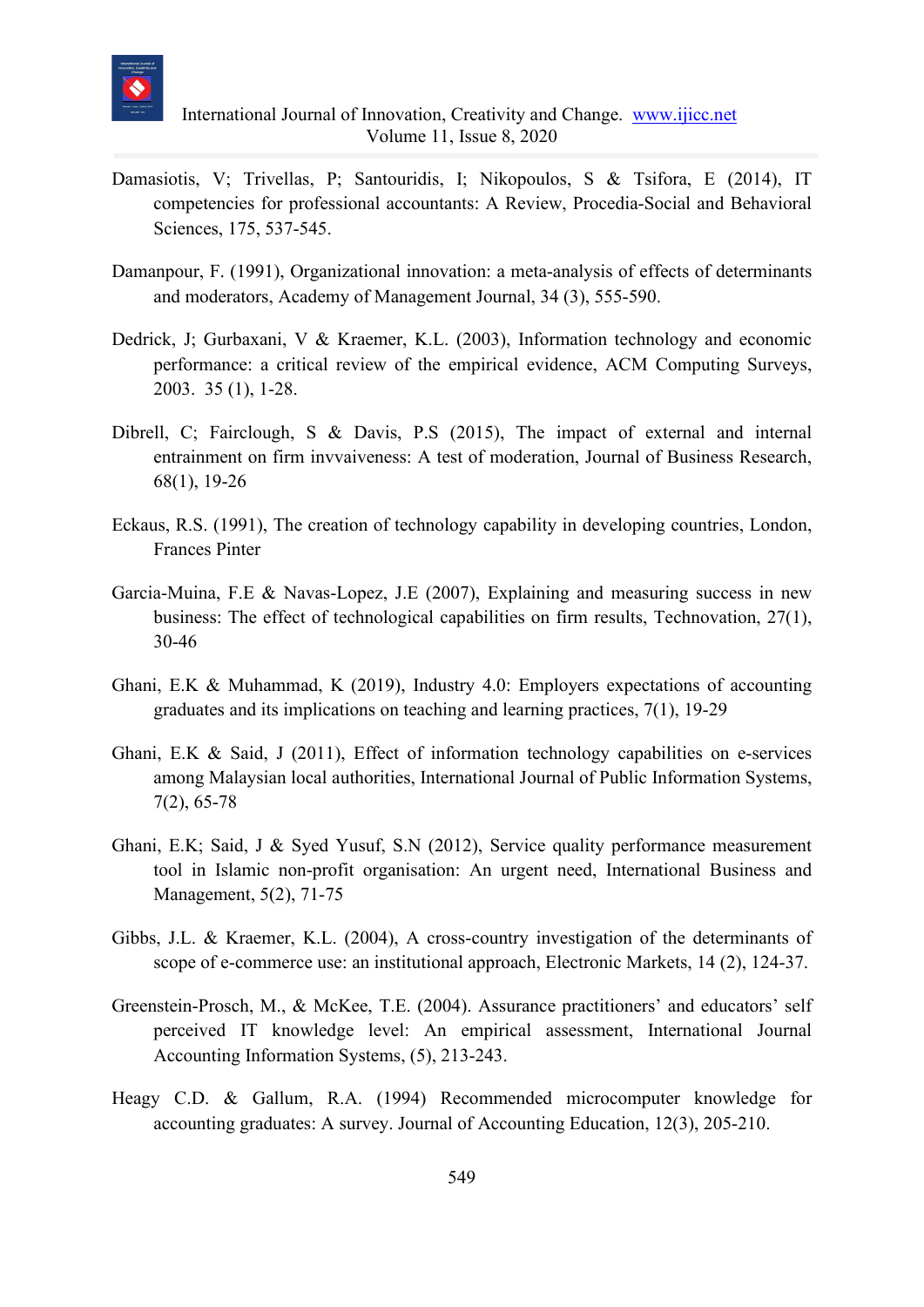

- Hurley, R.F. & Hult, T. (1998), Innovation, market orientation, and organisational learning: An integration and empirical examination Journal of Marketing, 62(7), 42-54.
- Hult, T; Hurley, R & Knight, G.A (2004), Innovativeness: Its antecedents and impact on business performance, Industrial Marketing Management, 33(5), 429-438
- Humprey, P; Mcadam, R & Leckey, J (2005), Longitudinal evaluation of innovation implementation in SMEs, European Journal of Innovation Management, 8(3), 283-304
- IFAC (2014) International Educational Standard 2. International Federation of Accountants (IFAC) Available at: https://www.ifac.org/sites/default/files/publications/files/ies-2 content-of-professi.pdf
- Ismail, N. & Abidin Z. (2009), Perception towards the Importance and Knowledge of Information Technology among Auditors in Malaysia, Journal of Accounting and Taxation, 1, (4), 61-69.
- Janvrin, D.J; Bierstaker, J.L & Lowe, D.J (2008), An examination of audit information technology, use and perceived importance, Accounting Horizons, 22(1), 1-21
- Jiao, H; Chang, I.C & Lu, Y (2008), The relationship on information technology capability and performance: An empirical research in the context of China's Yangtze River Delta Region, Proceeding IEEE IEEM Conference, 872-876.
- Kaye, G.R & Nicholson, A.H.S (1992), An educational framework for information technology in accounting and management education, Computers and Education, 19, 105-112
- Ku Bahador, K.M & Haider, A. (2012), Information technology competencies for Malaysian accountants: An academic's perspective, 23rd Australasian Conference on Information Systems, 3-5 December, Geelong, 1-12
- Ku Bahador, K.M; Haider, A & Wan Mohd Saman, W.S (2012), Information technology and Accountants: What skills and competencies are required?, European, Mediterranean & Middle Eastern Conference on Information Systems 2012 (EMCIS2012), June 7-8, Munich, Germany
- Kula, V & Tatoglu, E, (2003), An exploratory study of internet adoption by SMEs in an emerging market economy, European Business Review, 15, (5), 324 – 333.
- Lall, S (1996), Learning from Asian tigers, Macmillan Press, London.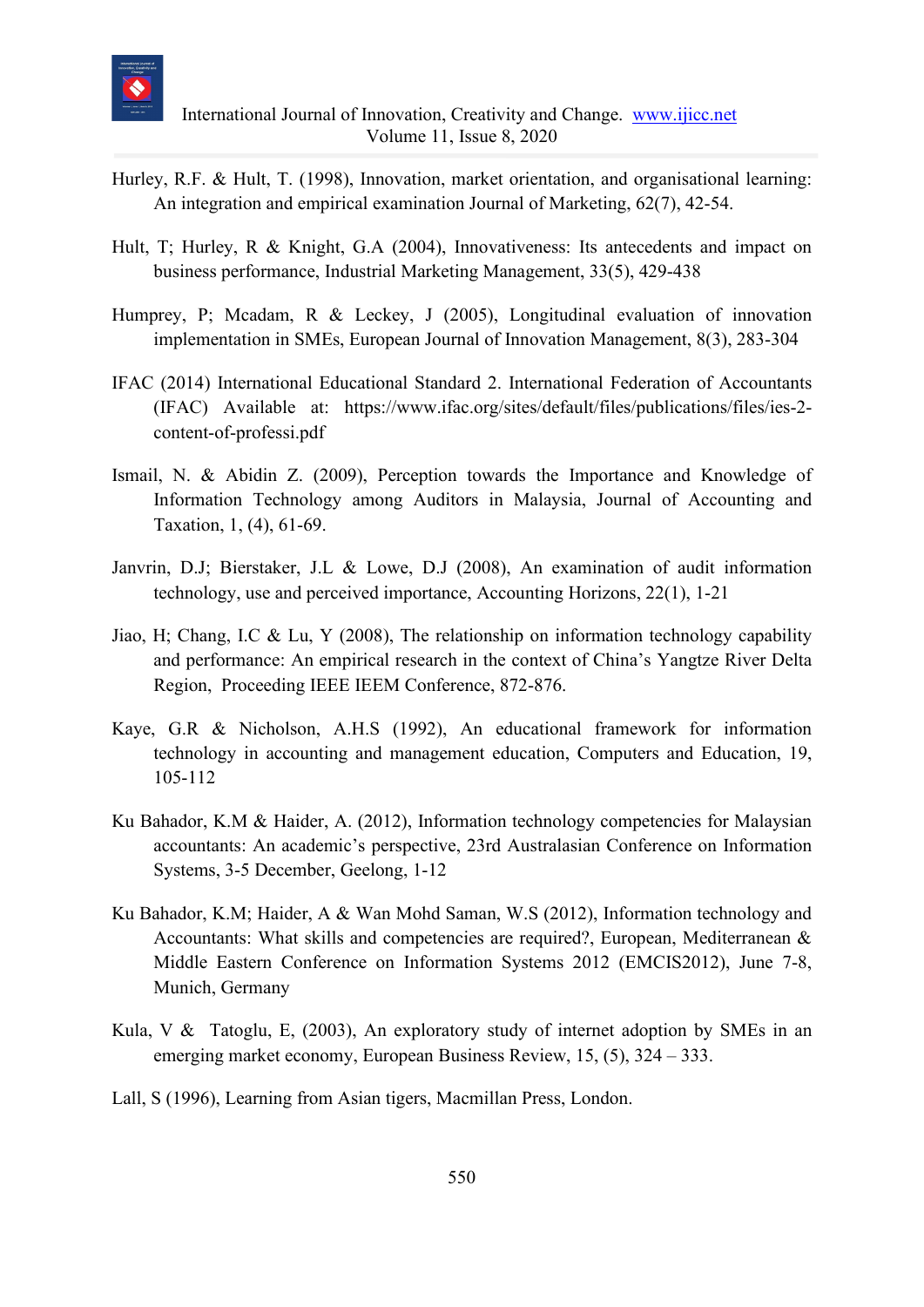

- Larres M.C & Oyelere, P. (1999), A critical analysis of self-assessed entry level personal computer skills among newly-qualifies Irish chartered accountants. Accounting Education, 8(3), 203-216.
- Lester, D.L & Tran, T.T (2008), Information technology capabilities: Suggestions for SME growth, Journal of Behavioral & Applied Management, 10(1), 72-88
- Lin, C.Y.Y & Chen, M.Y (2007), Does innovation lead to performance? An empirical study of SMEs in Taiwan, Management Research News, 30(2): 115-132
- Lumpkin, G.T. & Dess, G.G. (1996) Clarifying the entrepreneurial orientation construct and linking it to performance. Academy of Management Review, 21, 135-172.
- Mayring, P., 2010. Qualitative content analysis: Fundamentals and techniques. Basel: Beltz
- Meuter, M.L, Ostrom, A; Roundtree, R & Bitner, M.J (2000), Self-service technologies: understanding customer satisfaction with technology-based service encounters, Journal of Marketing, 64 (July), 50–64
- Mohamed, I.S; Marthandan, G; Mohd Daud, N & Chong, S.C. (2009), E-commerce usage and business performance in the Malaysian tourism sector: empirical analysis, Information management and computer security, 17(2), 166-185
- Morse, E.A; Fowler, S.W & Lawrence, T.B (2007), The impact of virtual embeddedness on new venture survival: Overcoming the liabilities of newness, Entrepreneurship theory and practice, 31(2), 139-159
- Mgaya, K.V. & Kitindi, E.G (2008) IT skills of academics and practising accountants in Botswana, World Review of Entrepreneurship, Management and Sustainable Development, 4(4), 366-379
- Riemenschneider, C.K; Harrison, D.A & Mykytyn, P.P (2003), Understanding IT adoption decisions in small business: Integrating current theories, Information & Management, 40(4), 269-285
- Richardson, J.W (2011), Challenges of adopting the use of technology in less developed countries: The case of Cambodia, Comparative Education Review, 55(1), 8-29
- Rom, A & Rohde, C. (2007), Management accounting and integrated information systems" A literature review, International Journal of Accounting Information Systems, 8(1), 40-68